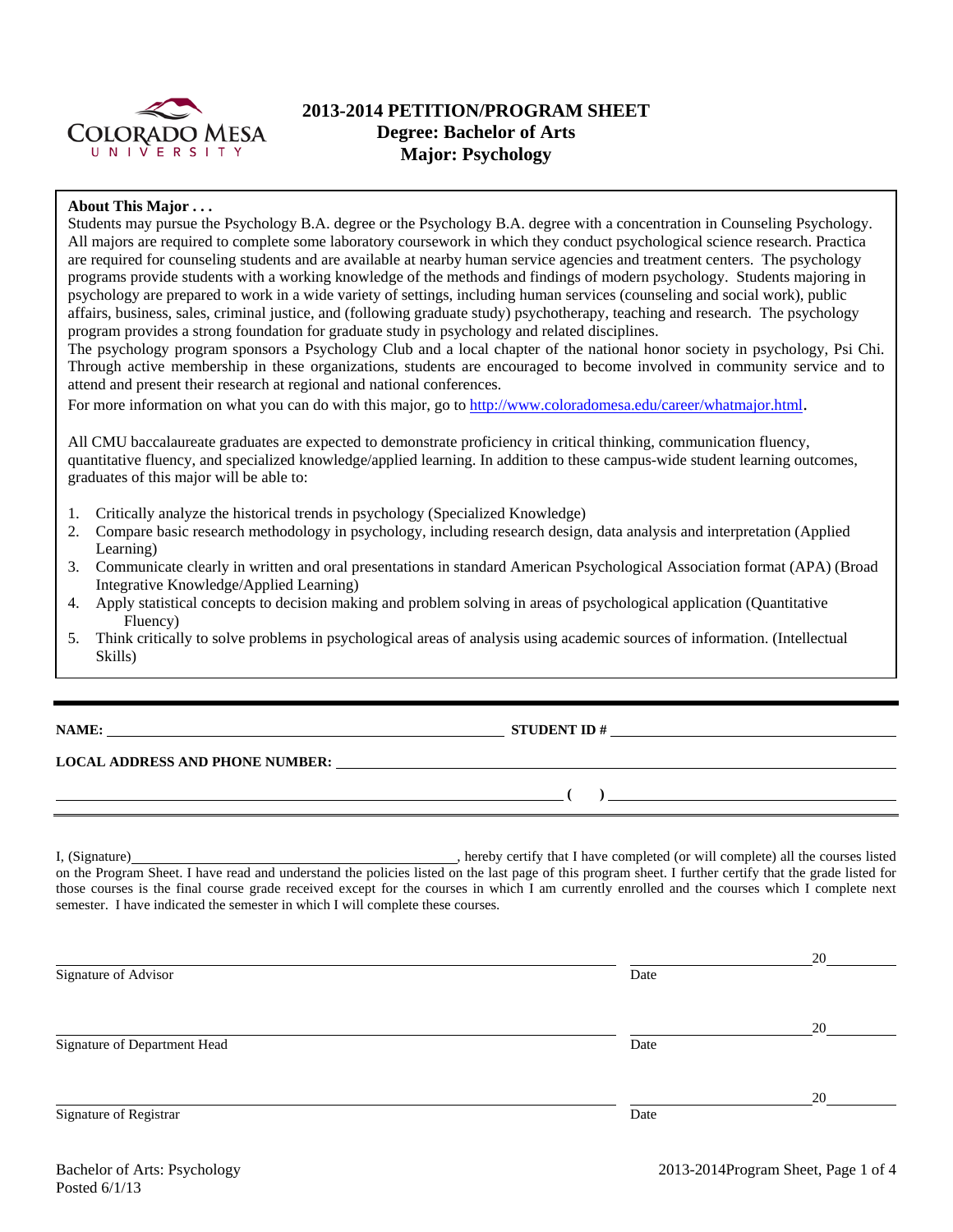### **Students should work closely with a faculty advisor when selecting and scheduling courses prior to registration.**

Degree Requirements:

- 120 semester hours total (A minimum of 28 taken at CMU in no fewer than two semesters).
- 40 upper division credits (A minimum of 15 taken at the 300-400 course levels within the major at CMU).
- 2.00 cumulative GPA or higher in all CMU coursework
- 2.00 cumulative GPA or higher in coursework toward the major content area
- Pre-collegiate courses (usually numbered below 100) cannot be used for graduation.
- When filling out the program sheet a course can be used only once.
- A student must follow the CMU graduation requirements either from 1) the program sheet for the major in effect at the time the student officially declares a major; or 2) a program sheet for the major approved for a year subsequent to the year during which the student officially declares the major and is approved for the student by the department head. Because a program may have requirements specific to the degree, the student should check with the faculty advisor for additional criteria. It is the student's responsibility to be aware of, and follow, all requirements for the degree being pursued. Any exceptions or substitutions must be approved by the student's faculty advisor and Department Head.
- See the "Undergraduate Graduation Requirements" in the catalog for additional graduation information.

**GENERAL EDUCATION REQUIREMENTS** (31 semester hours) See the current catalog for a list of courses that fulfill the requirements below. If a course is on the general education list of options and a requirement for your major, you must use it to fulfill the major requirement and make a different selection within the general education requirement.

| Course No Title                                                                                                                                                                                     |                    |  | Sem.hrs Grade Term/Trns |  |  |  |  |  |
|-----------------------------------------------------------------------------------------------------------------------------------------------------------------------------------------------------|--------------------|--|-------------------------|--|--|--|--|--|
| <b>English</b> (6 semester hours, must receive a grade of "C" or better and<br>must be completed by the time the student has 60 semester hours.)                                                    |                    |  |                         |  |  |  |  |  |
| <b>ENGL 111 English Composition</b><br>ENGL 112 English Composition                                                                                                                                 | 3<br>$\mathcal{E}$ |  |                         |  |  |  |  |  |
| <b>Math:</b> MATH 110 or higher (3 semester hours, must receive a grade<br>of "C" or better, must be completed by the time the student has 60<br>semester hours.)                                   |                    |  |                         |  |  |  |  |  |
| <b>Humanities</b> (3 semester hours)                                                                                                                                                                |                    |  |                         |  |  |  |  |  |
| Social and Behavioral Sciences (6 semester hours)<br><u> 1989 - Johann Barn, mars ann an t-Amhair ann an t-A</u>                                                                                    |                    |  |                         |  |  |  |  |  |
| <b>Natural Sciences</b> (7 semester hours, one course must include a lab)<br><u> 1989 - Johann Stein, mars et al. 1989 - Anna ann an t-Anna ann an t-Anna ann an t-Anna ann an t-Anna ann an t-</u> |                    |  |                         |  |  |  |  |  |
| <u> 1989 - Jan James Jan Salam Barat (j. 1918)</u>                                                                                                                                                  |                    |  |                         |  |  |  |  |  |
| <b>History</b> (3 semester hours)<br><b>HIST</b>                                                                                                                                                    |                    |  |                         |  |  |  |  |  |
| Fine Arts (3 semester hours)                                                                                                                                                                        |                    |  |                         |  |  |  |  |  |
|                                                                                                                                                                                                     |                    |  |                         |  |  |  |  |  |

Course No Title Sem.hrs Grade Term/Trns

**OTHER LOWER DIVISION REQUIREMENTS** (6 semester hours)

|                 | <b>Kinesiology</b> (3 semester hours) |  |  |
|-----------------|---------------------------------------|--|--|
| <b>KINE 100</b> | Health and Wellness                   |  |  |
| KINA 1          |                                       |  |  |
| KINA 1          |                                       |  |  |
|                 |                                       |  |  |

\_\_\_\_\_\_ \_\_\_\_ \_\_\_\_\_\_\_\_\_\_\_\_\_\_\_\_\_\_\_\_\_\_\_\_ \_\_\_\_ \_\_\_\_\_ \_\_\_\_\_\_\_\_

**Applied Studies** (3 semester hours)

**PSYCHOLOGY MAJOR REQUIREMENTS** (59 semester hours) Must pass all courses with a grade of "C" or higher. To continue in the program and eventually graduate as psychology majors a student must earn, within no more than three attempts, at least a grade of "C" in the major requirements.

**FOUNDATION COURSES** (6 semester hours) Two **consecutive**

|                                                                                                                                                                                                                                | <b>FOUNDATION COURSES</b> (0 semester hours) Two <b>consecutive</b>        |   |  |
|--------------------------------------------------------------------------------------------------------------------------------------------------------------------------------------------------------------------------------|----------------------------------------------------------------------------|---|--|
|                                                                                                                                                                                                                                | classes in the <b>same</b> foreign language.                               |   |  |
|                                                                                                                                                                                                                                |                                                                            |   |  |
| FL and the state of the state of the state of the state of the state of the state of the state of the state of the state of the state of the state of the state of the state of the state of the state of the state of the sta | the control of the control of the control of the control of the control of |   |  |
|                                                                                                                                                                                                                                |                                                                            |   |  |
|                                                                                                                                                                                                                                |                                                                            |   |  |
|                                                                                                                                                                                                                                | <b>Psychology Core</b> (20 semester hours)                                 |   |  |
| <b>PSYC 150</b>                                                                                                                                                                                                                | General Psychology                                                         | 3 |  |
| <b>PSYC 201</b>                                                                                                                                                                                                                | Orientation to the Psychology                                              |   |  |
|                                                                                                                                                                                                                                | Major                                                                      | 3 |  |
| <b>STAT 215</b>                                                                                                                                                                                                                | Statistics for the Social &                                                |   |  |
|                                                                                                                                                                                                                                | <b>Behavioral Sciences</b>                                                 | 4 |  |
| <b>PSYC 216</b>                                                                                                                                                                                                                | Research                                                                   |   |  |
|                                                                                                                                                                                                                                | Methods in Psychology                                                      | 3 |  |
| PSYC 216L                                                                                                                                                                                                                      | Research Methods in                                                        |   |  |
|                                                                                                                                                                                                                                | Psychology Lab                                                             | 1 |  |
| <b>PSYC 414</b>                                                                                                                                                                                                                | History of                                                                 |   |  |
|                                                                                                                                                                                                                                | Psychology                                                                 | 3 |  |
|                                                                                                                                                                                                                                |                                                                            |   |  |
| <b>PSYC 416</b>                                                                                                                                                                                                                | Memory & Cognition                                                         | 3 |  |
|                                                                                                                                                                                                                                |                                                                            |   |  |

**Psychology Electives** (Total Psychology Electives must equal 33 Semester Hours)

#### **At least one course from each of the following three Areas: Developmental Area**

| ретердисции леча               |                                   |   |  |
|--------------------------------|-----------------------------------|---|--|
| <b>PSYC 310</b>                | Child Psychology                  | 3 |  |
| <b>PSYC 330</b>                | Psychology of Adolescence &       |   |  |
|                                | <b>Emerging Adulthood</b>         | 3 |  |
| <b>PSYC 350</b>                | Psychology of Adulthood           | 3 |  |
| <b>Personality/Social Area</b> |                                   |   |  |
| <b>PSYC 320</b>                | Social Psychology                 | 3 |  |
| <b>PSYC 370</b>                | Cross-Cultural Psychology         | 3 |  |
| <b>PSYC 401</b>                | <b>Sport Psychology</b>           | 3 |  |
| <b>PSYC 411</b>                | Human Sexuality                   | 3 |  |
| <b>PSYC 420</b>                | Personality                       | 3 |  |
| <b>PSYC 435</b>                | <b>Advanced Social Psychology</b> | 3 |  |
| <b>Neuropsychology Area</b>    |                                   |   |  |
| <b>PSYC 410</b>                | Drugs & Human Behavior            | 3 |  |
| <b>PSYC 422</b>                | Sensation & Perception            |   |  |
| <b>PSYC 430</b>                | Biopsychology                     | 3 |  |
|                                |                                   |   |  |

 **Psychology electives must include at least 12 semester hours from the following:** 

| <b>PSYC 300</b> | <b>Health Psychology</b> |  |  |
|-----------------|--------------------------|--|--|
| <b>PSYC 314</b> | Psychology of Learning   |  |  |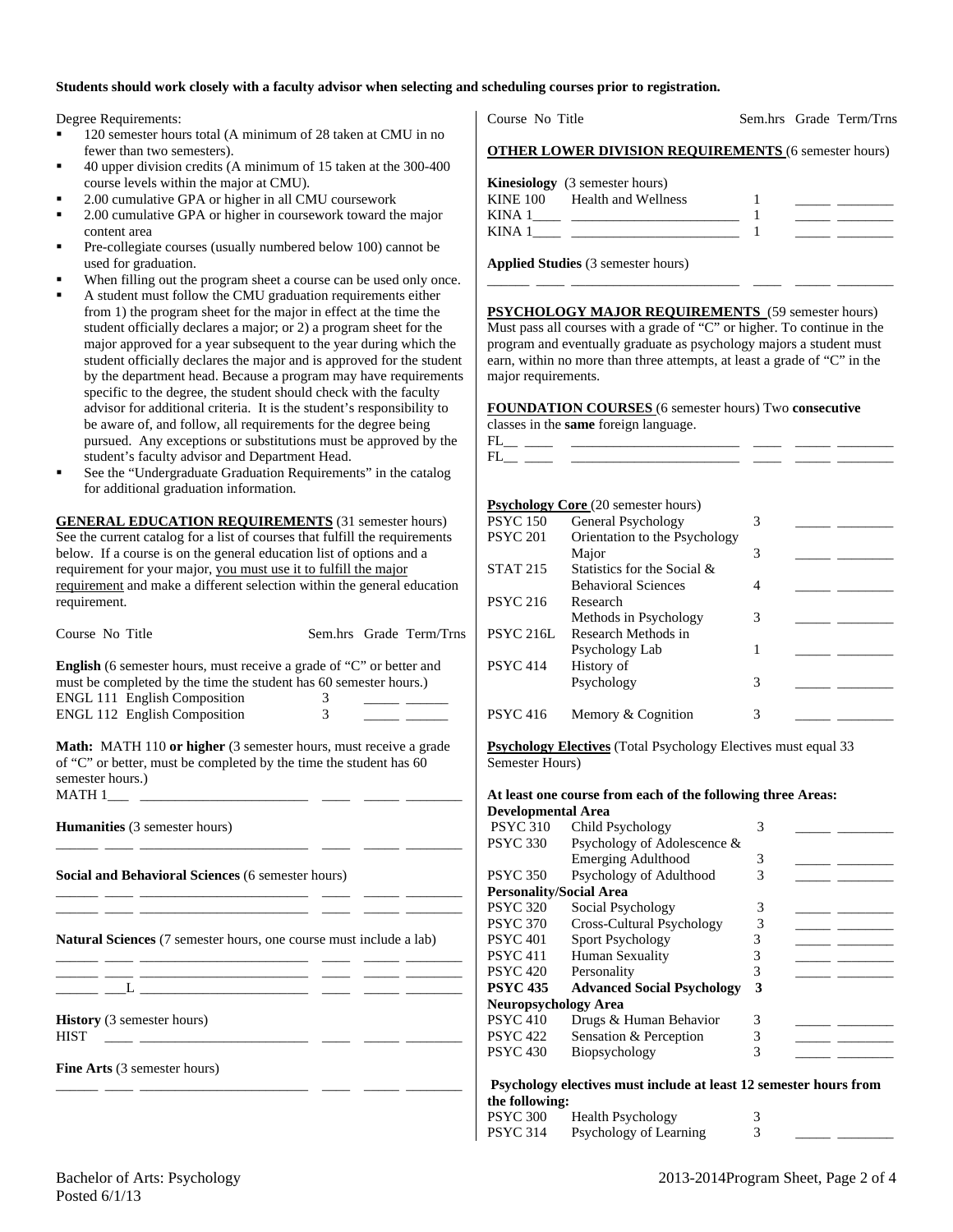| <b>PSYC 335</b><br><b>PSYC 340</b><br><b>PSYC 380</b><br>Course No Title | Psychology of Women<br>Abnormal Psychology<br>Comparative Psychology                                                                                  | Sem.hrs | Grade Term/Trns | Course No Title |  |  | Sem.hrs Grade Term/Trns |
|--------------------------------------------------------------------------|-------------------------------------------------------------------------------------------------------------------------------------------------------|---------|-----------------|-----------------|--|--|-------------------------|
|                                                                          | PSYC 395/495 Independent Study (1-3)                                                                                                                  |         |                 |                 |  |  |                         |
| PSYC 396/496 Topics (1-3)                                                |                                                                                                                                                       |         |                 |                 |  |  |                         |
| <b>PSYC 400</b>                                                          | <b>Psychological Testing</b>                                                                                                                          | ⌒       |                 |                 |  |  |                         |
| <b>PSYC 412</b>                                                          | Industrial and Organizational                                                                                                                         |         |                 |                 |  |  |                         |
|                                                                          | Psychology                                                                                                                                            |         |                 |                 |  |  |                         |
| <b>PSYC</b> 425                                                          | Forensic Psychology                                                                                                                                   |         |                 |                 |  |  |                         |
| <b>SOCI 410</b>                                                          | Death, Dying & Bereavement                                                                                                                            | 3       |                 |                 |  |  |                         |
| <b>SOCI 497</b>                                                          | Structured Research (1-6)                                                                                                                             |         |                 |                 |  |  |                         |
| (24 semester hours)                                                      | Electives (All college level courses appearing on your final transcript,<br>not listed above that will bring your total semester hours to 120 hours.) |         |                 |                 |  |  |                         |

\_\_\_\_\_\_ \_\_\_\_ \_\_\_\_\_\_\_\_\_\_\_\_\_\_\_\_\_\_\_\_\_\_\_\_ \_\_\_\_ \_\_\_\_\_ \_\_\_\_\_\_\_\_ \_\_\_\_\_\_ \_\_\_\_ \_\_\_\_\_\_\_\_\_\_\_\_\_\_\_\_\_\_\_\_\_\_\_\_ \_\_\_\_ \_\_\_\_\_ \_\_\_\_\_\_\_\_